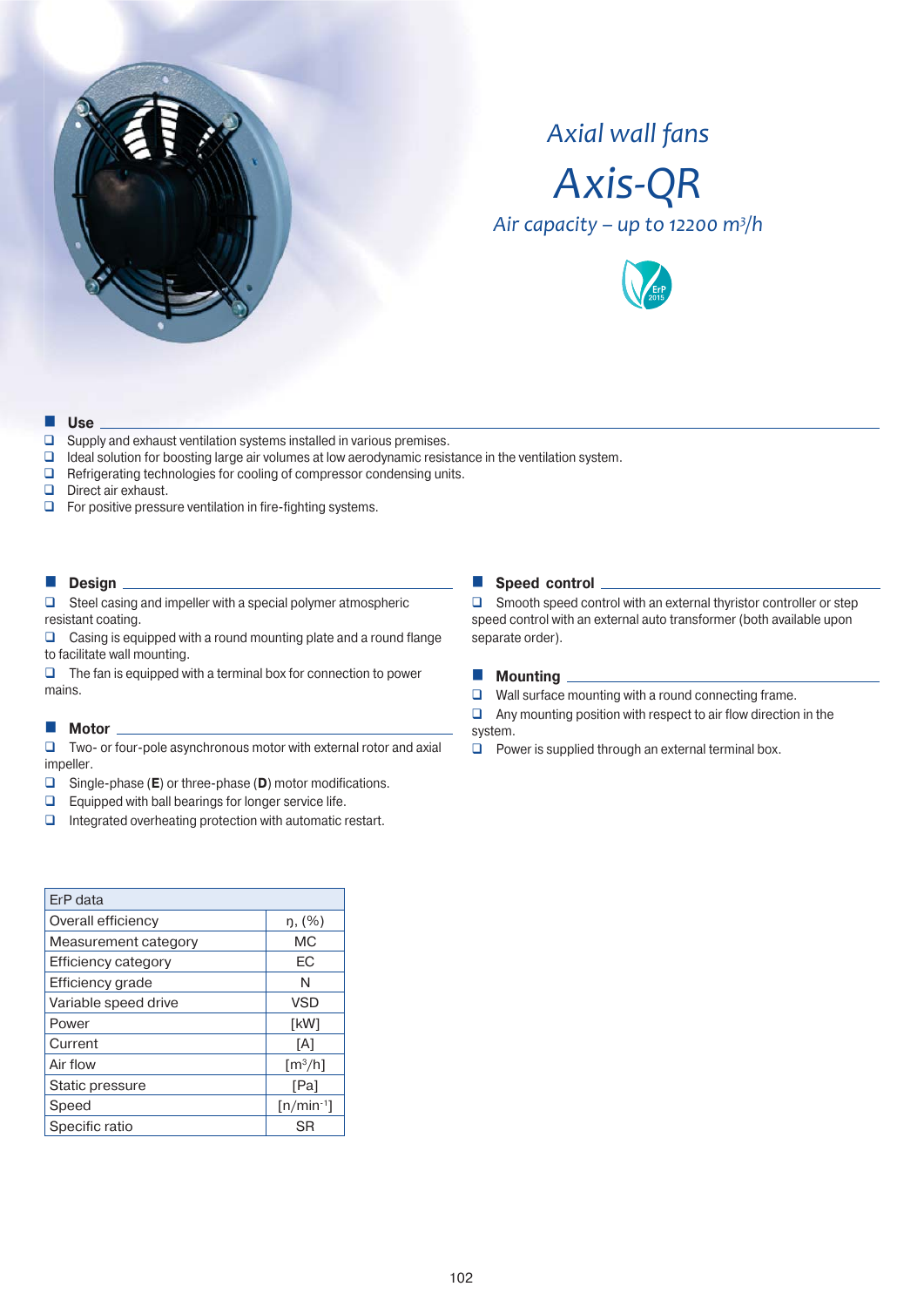

## **Overall dimensions**

| <b>Type</b>    | ØD  | ød             | ØB1 | ØB <sub>2</sub> | L   | Weight [kg] |
|----------------|-----|----------------|-----|-----------------|-----|-------------|
| Axis-OR 200 2E | 210 | $\overline{7}$ | 250 | 280             | 145 | 3.95        |
| Axis-OR 250 2E | 260 | $\overline{7}$ | 295 | 320             | 155 | 4.17        |
| Axis-OR 250 4E | 260 | $\overline{7}$ | 295 | 320             | 155 | 4.06        |
| Axis-OR 300 2E | 326 | 9              | 380 | 397             | 195 | 5.27        |
| Axis-OR 300 4E | 326 | 9              | 380 | 397             | 195 | 5.11        |
| Axis-QR 350 4E | 388 | 9              | 442 | 460             | 200 | 7.05        |
| Axis-QR 400 4E | 417 | 9              | 504 | 528             | 240 | 8.80        |
| Axis-QR 450 4E | 465 | 11             | 578 | 607             | 250 | 10.50       |
| Axis-QR 500 4E | 520 | 11             | 590 | 655             | 260 | 14.15       |
| Axis-QR 550 4E | 570 | 11             | 645 | 710             | 280 | 16.50       |
| Axis-OR 630 4E | 650 | 11             | 760 | 800             | 295 | 22.55       |
| Axis-OR 250 2D | 260 | $\overline{7}$ | 295 | 320             | 155 | 4.17        |
| Axis-QR 250 4D | 260 | $\overline{7}$ | 295 | 320             | 155 | 4.06        |
| Axis-QR 300 2D | 326 | $9\,$          | 380 | 397             | 155 | 5.27        |
| Axis-QR 300 4D | 326 | $9\,$          | 380 | 397             | 155 | 5.11        |
| Axis-QR 350 4D | 388 | 9              | 442 | 460             | 200 | 7.05        |
| Axis-OR 400 4D | 417 | $9\,$          | 504 | 528             | 240 | 8.80        |
| Axis-OR 450 4D | 465 | 11             | 578 | 607             | 250 | 10.50       |
| Axis-QR 500 4D | 520 | 11             | 655 | 615             | 260 | 14.2        |
| Axis-OR 550 4D | 580 | 11             | 725 | 675             | 260 | 16.6        |
| Axis-QR 630 4D | 650 | 11             | 800 | 710             | 295 | 22.6        |
| Axis-QR 630 6E | 650 | 11             | 800 | 710             | 295 | 22.6        |

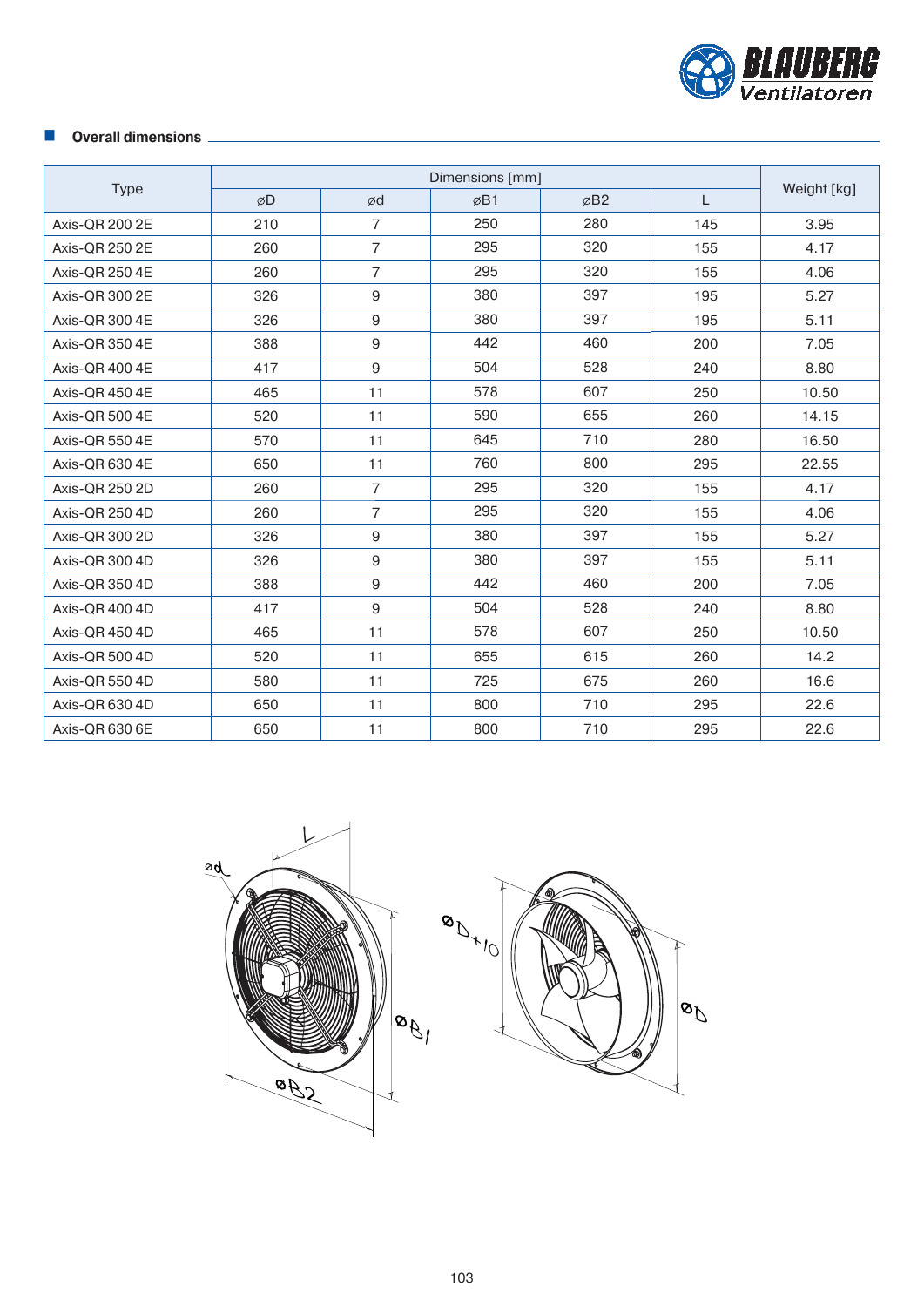| <b>Parameters</b>                          | Axis-QR<br>200 2E* | Axis-QR<br>250 2E* | <b>Axis-QR</b><br>250 4E* | <b>Axis-QR</b><br><b>EFP</b><br>300 2E | <b>Axis-QR</b><br>300 4E* |
|--------------------------------------------|--------------------|--------------------|---------------------------|----------------------------------------|---------------------------|
| Voltage $[V / 50 Hz]$                      | 230                | 230                | 230                       | 230                                    | 230                       |
| Power [W]                                  | 55                 | 80                 | 50                        | 145                                    | 75                        |
| Current [A]                                | 0.26               | 0.4                | 0.22                      | 0.66                                   | 0.35                      |
| Maximum air capacity $[m^3/h]$             | 860                | 1050               | 800                       | 2230                                   | 1340                      |
| $RPM$ [min <sup>-1</sup> ]                 | 2300               | 2400               | 1380                      | 2300                                   | 1350                      |
| Sound pressure level at 3 m distance [dBA] | 50                 | 60                 | 55                        | 60                                     | 58                        |
| Max. operating temperature [°C]            | $-30+60$           | $-30+60$           | $-30+60$                  | $-30+60$                               | $-30+60$                  |
| Ingress protection rating                  | <b>IP24</b>        | IP24               | IP24                      | <b>IP24</b>                            | IP24                      |

\* Compliant to the ErP-regulation (EC) 327/2011, the power consumption at optimum efficiency is < 125W.



**Sound-power level**<br> **Gen 63 125 250 500 1000 2000 4000 8000**<br>
LwA to environment, [dBA] 65 56 58 58 57 59 55 51 45



| Sound-power level         | <b>Octave-frequency band [Hz]</b> |    |     |     |     |      |      |      |      |  |  |
|---------------------------|-----------------------------------|----|-----|-----|-----|------|------|------|------|--|--|
|                           | Gen                               | 63 | 125 | 250 | 500 | 1000 | 2000 | 4000 | 8000 |  |  |
| <b>Axis-OR 250 2E</b>     |                                   |    |     |     |     |      |      |      |      |  |  |
| LwA to environment, [dBA] | 76                                | 68 | 66  | 68  | 70  | 68   | 68   | 63   | 58   |  |  |
| <b>Axis-OR 250 4E</b>     |                                   |    |     |     |     |      |      |      |      |  |  |
| LwA to environment, [dBA] | 60                                | 52 | 50  | 52  | 53  | 52   | 52   | 44   | 43   |  |  |



|                       |                       | Sound-power level                      | Octave-frequency band [Hz] |            |             |     |      |                       |      |      |              |           |  |
|-----------------------|-----------------------|----------------------------------------|----------------------------|------------|-------------|-----|------|-----------------------|------|------|--------------|-----------|--|
|                       |                       |                                        | Gen                        | 63         | 125         | 250 | 500  | 1000                  |      | 2000 | 4000         | 8000      |  |
| <b>Axis-OR 300 2E</b> |                       |                                        |                            |            |             |     |      |                       |      |      |              |           |  |
|                       |                       | L <sub>w</sub> A to environment, [dBA] | 78                         | 72         | 72          | 70  | 72   | 70                    |      | 69   | 63           | 63        |  |
|                       | <b>Axis-OR 300 4E</b> |                                        |                            |            |             |     |      |                       |      |      |              |           |  |
|                       |                       | L <sub>w</sub> A to environment, [dBA] | 67                         | 58         | 57          | 59  | 57   | 58                    |      | 53   | 52           | 49        |  |
| <b>Axis-OR 300 2E</b> |                       |                                        |                            |            |             |     |      |                       |      |      |              |           |  |
| n. (%)                | <b>MC</b>             | EC                                     | N                          | <b>VSD</b> | <b>TkW1</b> |     | [A]  | $\lceil m^3/h \rceil$ | [Pa] |      | <b>FRPM1</b> | <b>SR</b> |  |
| 30.5                  | A                     | <b>Static</b>                          | 42.2                       | No         | 0.141       |     | 0.64 | 1380                  | 110  |      | 2350         |           |  |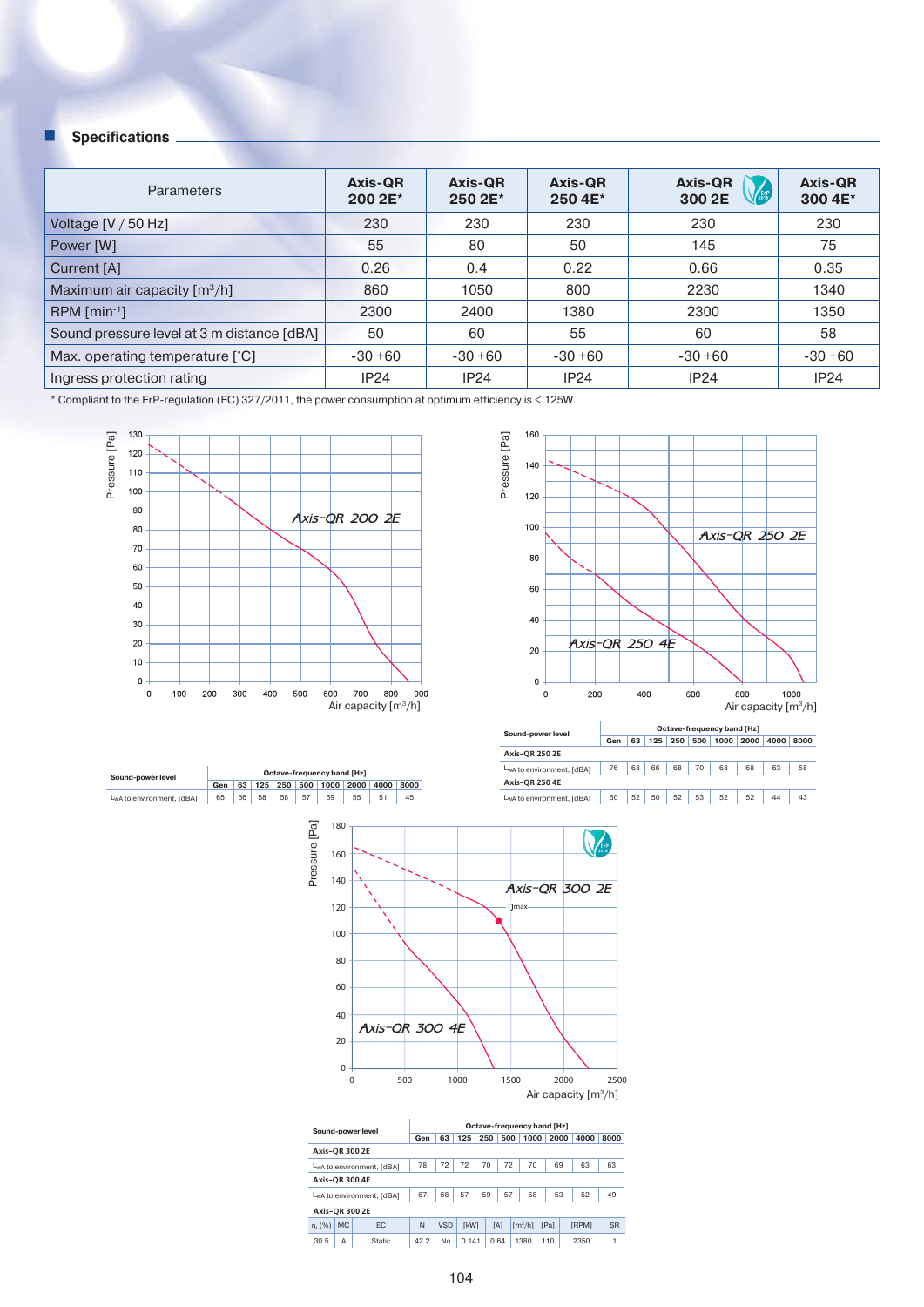

| Parameters                                 | <b>Axis-QRY</b><br>350 4E | <b>Axis-QR</b><br>$\sqrt{\frac{\text{E}r}{2015}}$<br>400 4E | <b>Axis-QRY</b><br>450 4E | Axis-QR<br>500 4E | $\overline{\mathsf{A}}$ xis-QR $\overline{\mathsf{A}}$<br>550 4E | Axis-QR<br>630 4E |
|--------------------------------------------|---------------------------|-------------------------------------------------------------|---------------------------|-------------------|------------------------------------------------------------------|-------------------|
| Voltage $[V / 50 Hz]$                      | 230                       | 230                                                         | 230                       | 230               | 230                                                              | 230               |
| Power [W]                                  | 140                       | 180                                                         | 250                       | 420               | 550                                                              | 750               |
| Current [A]                                | 0.65                      | 0.82                                                        | 1.2                       | 1.95              | 2.55                                                             | 3.5               |
| Maximum air capacity $[m^3/h]$             | 2500                      | 3580                                                        | 4680                      | 7060              | 8800                                                             | 11900             |
| $RPM$ [min <sup>-1</sup> ]                 | 1380                      | 1380                                                        | 1350                      | 1300              | 1300                                                             | 1360              |
| Sound pressure level at 3 m distance [dBA] | 62                        | 63                                                          | 64                        | 69                | 70                                                               | 75                |
| Max. operating temperature [°C]            | $-30+60$                  | $-30+60$                                                    | $-30+60$                  | $-30+60$          | $-30+60$                                                         | $-30+60$          |
| Ingress protection rating                  | IP24                      | <b>IP24</b>                                                 | <b>IP24</b>               | <b>IP24</b>       | IP24                                                             | IP24              |



|                           |                           | Sound-power level | Octave-frequency band [Hz]                   |              |             |     |          |                       |        |      |              |           |  |
|---------------------------|---------------------------|-------------------|----------------------------------------------|--------------|-------------|-----|----------|-----------------------|--------|------|--------------|-----------|--|
|                           |                           |                   | Gen                                          | 63           | 125         | 250 | 500      | 1000                  |        | 2000 | 4000         | 8000      |  |
| <b>Axis-OR 350 4E</b>     |                           |                   |                                              |              |             |     |          |                       |        |      |              |           |  |
|                           | LwA to environment. [dBA] |                   |                                              | 61           | 62          | 64  | 63       | 63                    |        | 58   | 56           | 52        |  |
| <b>Axis-OR 400 4E</b>     |                           |                   |                                              |              |             |     |          |                       |        |      |              |           |  |
| LwA to environment, [dBA] |                           |                   | 75                                           | 66           | 68          | 66  | 67<br>69 |                       |        | 65   | 61           | 56        |  |
| <b>Axis-OR 350 4E</b>     |                           |                   |                                              |              |             |     |          |                       |        |      |              |           |  |
| n, (%)                    | <b>MC</b>                 | EC                | N                                            | <b>VSD</b>   | <b>TkW1</b> |     | [A]      | $\lceil m^3/h \rceil$ | [Pa]   |      | <b>IRPM1</b> | <b>SR</b> |  |
| 29.9                      | A                         | Static            | 41.8                                         | <b>No</b>    | 0.130       | 0.6 |          | 1717                  | 80     |      | 1375         | 1         |  |
| <b>Axis-OR 400 4E</b>     |                           |                   |                                              |              |             |     |          |                       |        |      |              |           |  |
| n, (%)                    | <b>MC</b>                 | EC                | N                                            | <b>VSD</b>   | [kW]        |     | [A]      | $\lceil m^3/h \rceil$ | [Pa]   |      | <b>IRPM1</b> | <b>SR</b> |  |
| 000                       | $\sim$                    | $0.4 - 41 -$      | $\overline{A}$ $\overline{A}$ $\overline{D}$ | $\mathbf{A}$ | 0.107       |     | 0.00     | 0707                  | $\sim$ |      | 1055         | ٠         |  |



| Sound-power level         | Octave-frequency band [Hz] |     |     |     |     |      |      |      |      |  |
|---------------------------|----------------------------|-----|-----|-----|-----|------|------|------|------|--|
|                           | Gen                        | 63  | 125 | 250 | 500 | 1000 | 2000 | 4000 | 8000 |  |
| <b>Axis-OR 550 4E</b>     |                            |     |     |     |     |      |      |      |      |  |
| LwA to environment. [dBA] | 83                         | 73  | 75  | 73  | 75  | 74   | 72   | 66   | 63   |  |
| <b>Axis-OR 630 4E</b>     |                            |     |     |     |     |      |      |      |      |  |
| LwA to environment, [dBA] | 77                         | 71' | 73  | 72  | 73  | 71   | 70   | 63   | 59   |  |



|                       |                       | Sound-power level         |      | Octave-frequency band [Hz] |             |     |      |                       |      |      |              |           |  |
|-----------------------|-----------------------|---------------------------|------|----------------------------|-------------|-----|------|-----------------------|------|------|--------------|-----------|--|
|                       |                       |                           | Gen  | 63                         | 125         | 250 | 500  |                       | 1000 | 2000 | 4000         | 8000      |  |
| <b>Axis-OR 450 4E</b> |                       |                           |      |                            |             |     |      |                       |      |      |              |           |  |
|                       |                       | LwA to environment. [dBA] | 77   | 69                         | 70          | 73  | 73   |                       | 71   | 67   | 67           | 61        |  |
|                       | <b>Axis-OR 500 4E</b> |                           |      |                            |             |     |      |                       |      |      |              |           |  |
|                       |                       | LwA to environment, [dBA] | 80   | 71                         | 73          | 72  | 74   |                       | 73   | 70   | 67           | 63        |  |
| <b>Axis-OR 450 4E</b> |                       |                           |      |                            |             |     |      |                       |      |      |              |           |  |
| $n. (%)$ MC           |                       | EC                        | N    | <b>VSD</b>                 | <b>TkW1</b> |     | [A]  | $\lceil m^3/h \rceil$ |      | [Pa] | <b>IRPM1</b> | <b>SR</b> |  |
| 32.0                  | A                     | Static                    | 41.8 | No                         | 0.288       |     | 1.31 | 3610                  |      | 90   | 1270         | 1         |  |
| <b>Axis-OR 500 4E</b> |                       |                           |      |                            |             |     |      |                       |      |      |              |           |  |
| n. (%)                | <b>MC</b>             | EC                        | N    | <b>VSD</b>                 | [kW]        |     | [A]  | $\lceil m^3/h \rceil$ |      | [Pa] | [RPM]        | <b>SR</b> |  |
| 32.1                  | Α                     | Static                    | 40.7 | No                         | 0.440       |     | 2.01 | 4987                  |      | 100  | 1285         | 1         |  |

| Axis-Q 630 4E |           |               |      |            |             |      |                       |      |              |           |
|---------------|-----------|---------------|------|------------|-------------|------|-----------------------|------|--------------|-----------|
| n. (%)        | <b>MC</b> | EC            | N    | <b>VSD</b> | <b>TkW1</b> | [A]  | $\lceil m^3/h \rceil$ | [Pa] | <b>IRPM1</b> | <b>SR</b> |
| 37.5          | Α         | Static        | 44.4 | No         | 0.800       | 3.76 | 7095                  | 149  | 1290         |           |
| Axis-O 550 4E |           |               |      |            |             |      |                       |      |              |           |
| n. (%)        | <b>MC</b> | EC            | N    | <b>VSD</b> | <b>TkW1</b> | [A]  | $\lceil m^3/h \rceil$ | [Pa] | <b>IRPM1</b> | <b>SR</b> |
| 34.7          | Α         | <b>Static</b> | 42.6 | No         | 0.581       | 2.64 | 5919                  | 120  | 1240         |           |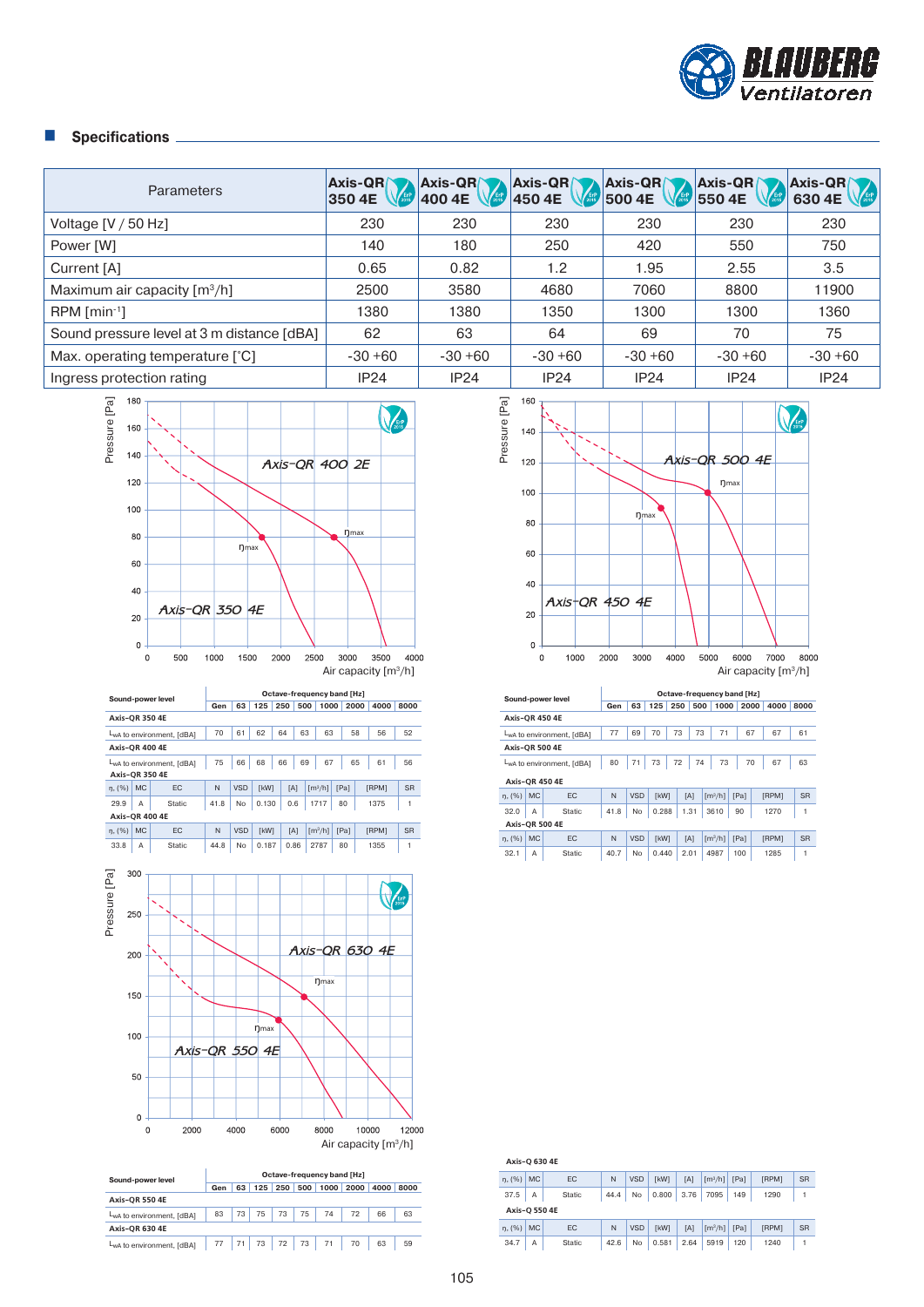| <b>Parameters</b>                          | Axis-QR<br>250 2D* | <b>Axis-QR</b><br>250 4D* | <b>Axis-QR</b><br><b>VERP</b><br>300 2D | <b>Axis-QR</b><br>300 4D <sup>*</sup> | <b>Axis-QR</b><br>350 4D | <b>Axis-QR</b><br><b>CERP</b><br>400 4D |
|--------------------------------------------|--------------------|---------------------------|-----------------------------------------|---------------------------------------|--------------------------|-----------------------------------------|
| Voltage $[V/50 Hz]$                        | 400                | 400                       | 400                                     | 400                                   | 400                      | 400                                     |
| Power [W]                                  | 80                 | 60                        | 145                                     | 75                                    | 140                      | 180                                     |
| Current [A]                                | 0.22               | 0.17                      | 0.25                                    | 0.22                                  | 0.38                     | 0.47                                    |
| Maximum air capacity $\lceil m^3/h \rceil$ | 1060               | 850                       | 2310                                    | 1310                                  | 2520                     | 3740                                    |
| $RPM$ [min <sup>-1</sup> ]                 | 2600               | 1400                      | 2350                                    | 1380                                  | 1380                     | 1380                                    |
| Sound pressure level at 3 m distance [dBA] | 60                 | 55                        | 60                                      | 58                                    | 62                       | 64                                      |
| Max. operating temperature [°C]            | $-30+60$           | $-30+60$                  | $-30+60$                                | $-30+60$                              | $-30+60$                 | $-30 + 60$                              |
| Ingress protection rating                  | <b>IP24</b>        | IP24                      | <b>IP24</b>                             | <b>IP24</b>                           | <b>IP24</b>              | IP24                                    |

\* Compliant to the ErP-regulation (EC) 327/2011, the power consumption at optimum efficiency is < 125W.



| Gen |    |    |    |     |    |    | 4000 | 8000              |
|-----|----|----|----|-----|----|----|------|-------------------|
|     |    |    |    |     |    |    |      |                   |
| 77  | 67 | 68 | 70 | 69  | 68 | 66 | 60   | 57                |
|     |    |    |    |     |    |    |      |                   |
| 60  | 49 | 50 | 53 | 54  | 53 | 52 | 45   | 42                |
|     |    |    | 63 | 125 |    |    |      | 250 500 1000 2000 |



LwA to environment, [dBA] 75 65 66 69 69 67 64 60 55



| Sound-power level         |           |               | Octave-frequency band [Hz] |            |             |      |      |                       |      |      |              |           |  |
|---------------------------|-----------|---------------|----------------------------|------------|-------------|------|------|-----------------------|------|------|--------------|-----------|--|
|                           | Gen       | 63            | 125                        | 250        | 500         | 1000 |      | 2000                  | 4000 | 8000 |              |           |  |
| <b>Axis-OR 300 2D</b>     |           |               |                            |            |             |      |      |                       |      |      |              |           |  |
| LwA to environment. [dBA] |           |               | 80                         | 72         | 71          | 71   | 74   | 70                    |      | 69   | 65           | 63        |  |
| <b>Axis-OR 300 4D</b>     |           |               |                            |            |             |      |      |                       |      |      |              |           |  |
| LwA to environment, [dBA] |           |               | 63                         | 58         | 55          | 58   | 56   | 58                    | 57   |      | 52           | 48        |  |
| <b>Axis-OR 300 2D</b>     |           |               |                            |            |             |      |      |                       |      |      |              |           |  |
| n, (%)                    | <b>MC</b> | EC            | N                          | <b>VSD</b> | <b>TkW1</b> |      | [A]  | $\lceil m^3/h \rceil$ | [Pa] |      | <b>FRPM1</b> | <b>SR</b> |  |
| 30.3                      | А         | <b>Static</b> | 42                         | No         | 0.141       |      | 0.25 | 1367                  | 110  |      | 2350         | 1         |  |

| Axis-QR 350 4D |    |        |              |            |               |            |                              |      |              |           |
|----------------|----|--------|--------------|------------|---------------|------------|------------------------------|------|--------------|-----------|
| $\eta$ , (%)   | MC | EC     | N            | <b>VSD</b> | [kW]          | [A]        | $\left[\frac{m^3}{h}\right]$ | [Pa] | [RPM]        | <b>SR</b> |
| 31.7           | Α  | Static | 43.7         | No         | 0.129         | 0.37       | 1802                         | 80   | 1400         |           |
| Axis-QR 400 4D |    |        |              |            |               |            |                              |      |              |           |
| $n(96)$ MC     |    | FC.    | $\mathbb{N}$ | VSD        | <b>FI-MAN</b> | <b>TA1</b> | $\left[\frac{m^3}{h}\right]$ | [Po] | <b>FRPM1</b> | <b>SR</b> |

|  | n, (%)   MC   EC   N   VSD   [kW]   [A]   [m <sup>3</sup> /h]   [Pa]   [RPM]   SR |  |  |  |  |
|--|-----------------------------------------------------------------------------------|--|--|--|--|
|  | 34.3   A   Static   44.9   No   0.209   0.47   2807   90   1365   1               |  |  |  |  |
|  |                                                                                   |  |  |  |  |